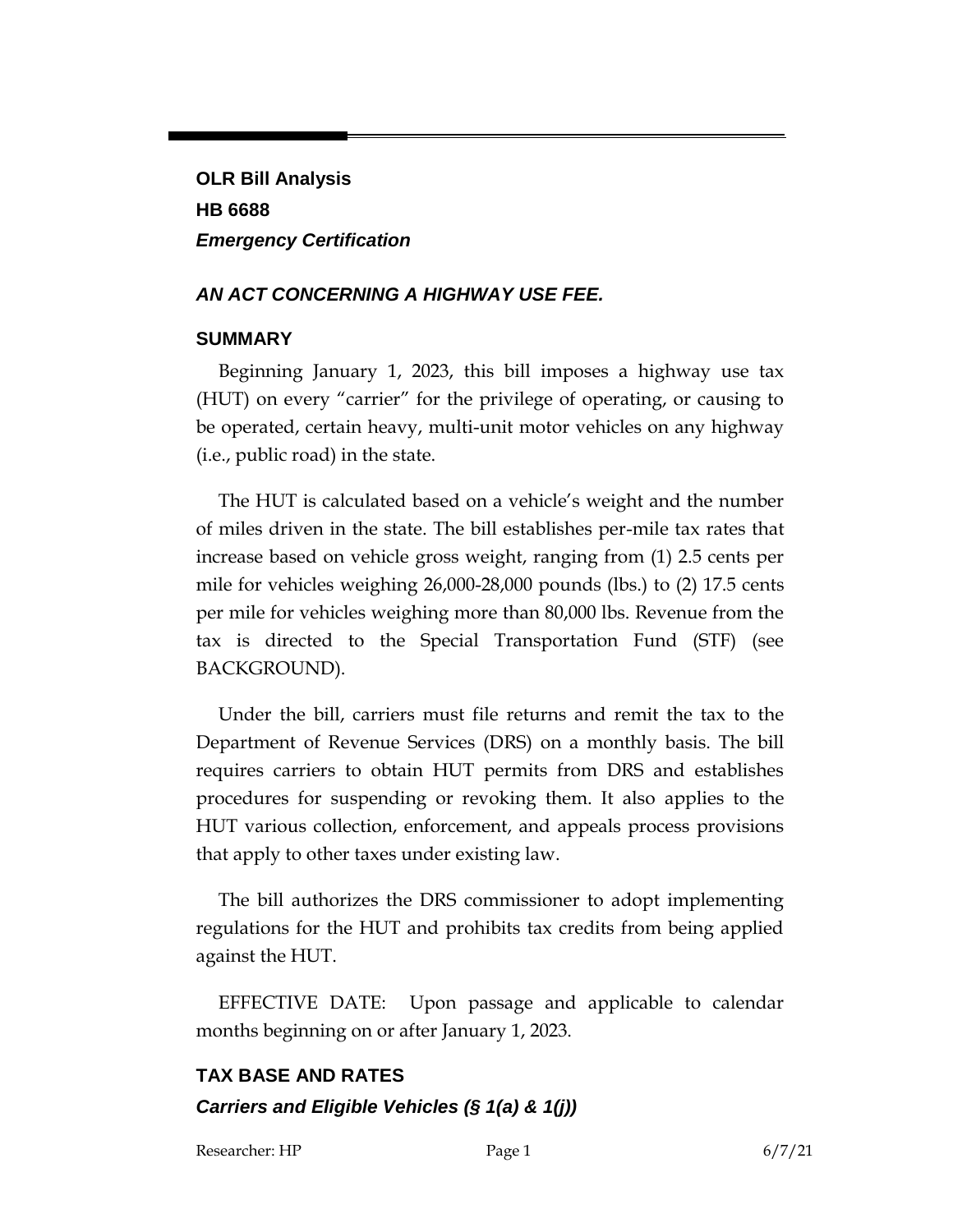The HUT applies to carriers operating "eligible motor vehicles," which are those (1) with a gross weight of 26,000 lbs. or more and (2) in classes 8 through 13 of the Federal Highway Administration's (FHWA) vehicle classification system (see Table 1 below). The bill exempts from the HUT the United States, the federal government, and the state or any of its political subdivisions.

Under the bill, "gross weight" is the light weight of a vehicle plus the weight of its load. ("Light weight" means the weight of an unloaded vehicle ordinarily equipped and ready for use, minus the driver's weight.) In the case of a tractor-trailer unit, gross weight means the tractor's light weight plus the (1) light weight of the trailer or semitrailer and (2) weight of the vehicle's load.

| <b>Not Subject to HUT</b> |                             | <b>Subject to HUT</b> |                                       |
|---------------------------|-----------------------------|-----------------------|---------------------------------------|
| <b>Class</b>              | <b>Vehicles</b>             | <b>Class</b>          | <b>Vehicles</b>                       |
|                           | Motorcycles                 | 8                     | Single trailer, 3- or 4- axle trucks  |
| $\mathbf{c}$              | Passenger cars              | 9                     | Single trailer, 5-axle trucks         |
| 3                         | Pickups, panels, and vans   | 10                    | Single trailer, 6+ axle trucks        |
| 4                         | <b>Buses</b>                | 11                    | Multi-trailer, 5 or fewer axle trucks |
| 5                         | Single unit, 2-axle trucks  | 12                    | Multi-trailer, 6-axle trucks          |
| 6                         | Single unit, 3-axle trucks  | 13                    | Multi-trailer, 7+ axle trucks         |
| 7                         | Single unit, 4+ axle trucks |                       |                                       |

**Table 1: FHWA Vehicle Classification and Tax Status**

The bill requires each carrier to maintain, on a monthly basis, a list of all eligible motor vehicles it operated or caused to be operated in the month. Carriers must maintain these lists for at least four years after the month's date and make them available to DRS upon request.

### *Tax Rate (§ 1(b))*

The bill requires carriers to determine their tax due on a monthly basis by (1) calculating the number of miles traveled by each eligible motor vehicle the carrier operated or caused to be operated in the state and (2) multiplying each vehicle's miles traveled by the rate corresponding to its gross weight. The rates range from 2.5 cents per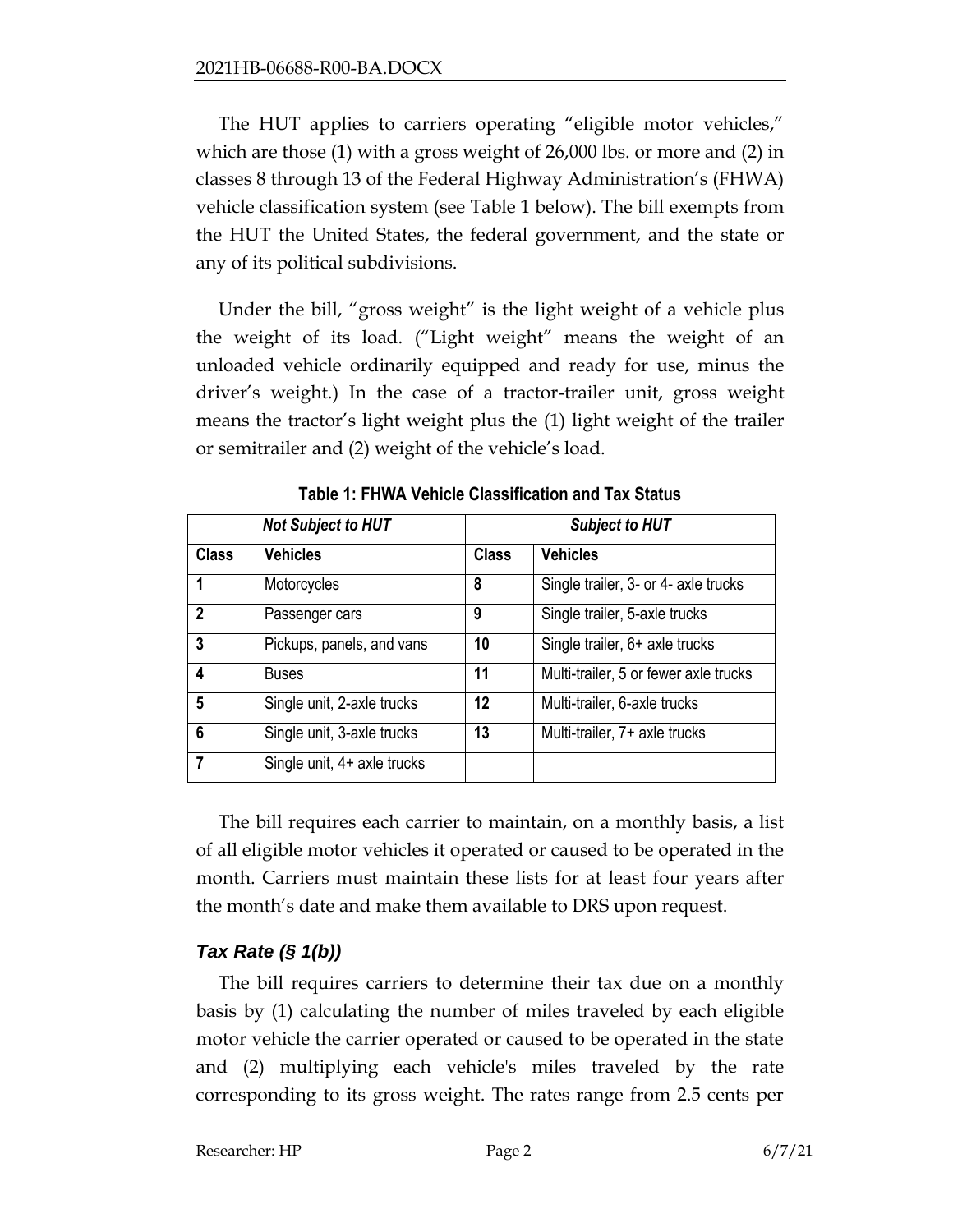| Table 2: Highway Use Tax Rates (per mile) |                            |                               |            |  |  |  |
|-------------------------------------------|----------------------------|-------------------------------|------------|--|--|--|
| <b>Gross Weight</b><br>(lbs.)             | Rate (cents  <br>per mile) | <b>Gross Weight</b><br>(lbs.) | Rate<br>рe |  |  |  |
| 26,000-28,000                             | 2.50                       | 54,001-56,000                 |            |  |  |  |
| 28,001-30,000                             | 2.79                       | 56,001-58,000                 |            |  |  |  |
|                                           | . .                        |                               |            |  |  |  |

mile to 17.5 cents per mile, as shown in Table 2.

# *Rate (cents per mile)* 26,000-28,000 2.50 54,001-56,000 6.54 28,001-30,000 2.79 56,001-58,000 6.83 30,001-32,000 3.08 58,001-60,000 7.12 32,001-34,000 3.37 60,001-62,000 7.40 34,001-36,000 3.65 62,001-64,000 7.69 36,001-38,000 3.94 64,001-66,000 7.98 38,001-40,000 | 4.23 66,001-68,000 | 8.27 40,001-42,000 4.52 68,001-70,000 8.56 42,001-44,000 4.81 70,001-72,000 8.85 44,001-46,000 5.10 72,001-74,000 9.13 46,001-48,000 5.38 74,001-76,000 9.42 48,001-50,000 5.67 76,001-78,000 9.71 50,001-52,000 5.96 78,001-80,000 10.00 52,001-54,000 6.25 80,001 and over 17.50

### **HUT ADMINISTRATION**

### *Returns (§ 1(c))*

Under the bill, each carrier must file a monthly return with DRS in a form and with the information that the commissioner requires and pay the taxes owed. The returns and tax payments are due by the last day of the month following the month for which a carrier is filing a return. The bill requires carriers to file returns and pay the tax by electronic funds transfer in accordance with existing law.

## *Deposit and Recording of Revenue (§ 1(c) & 1(r))*

The bill requires the DRS commissioner to deposit HUT revenue into the STF (see BACKGROUND). This comports with existing law, which requires that, beginning July 1, 2015, all funds that the state receives or collects on account of, or derived from, the use of highways be credited to the STF (CGS  $\S$  13b-61(b)(19)).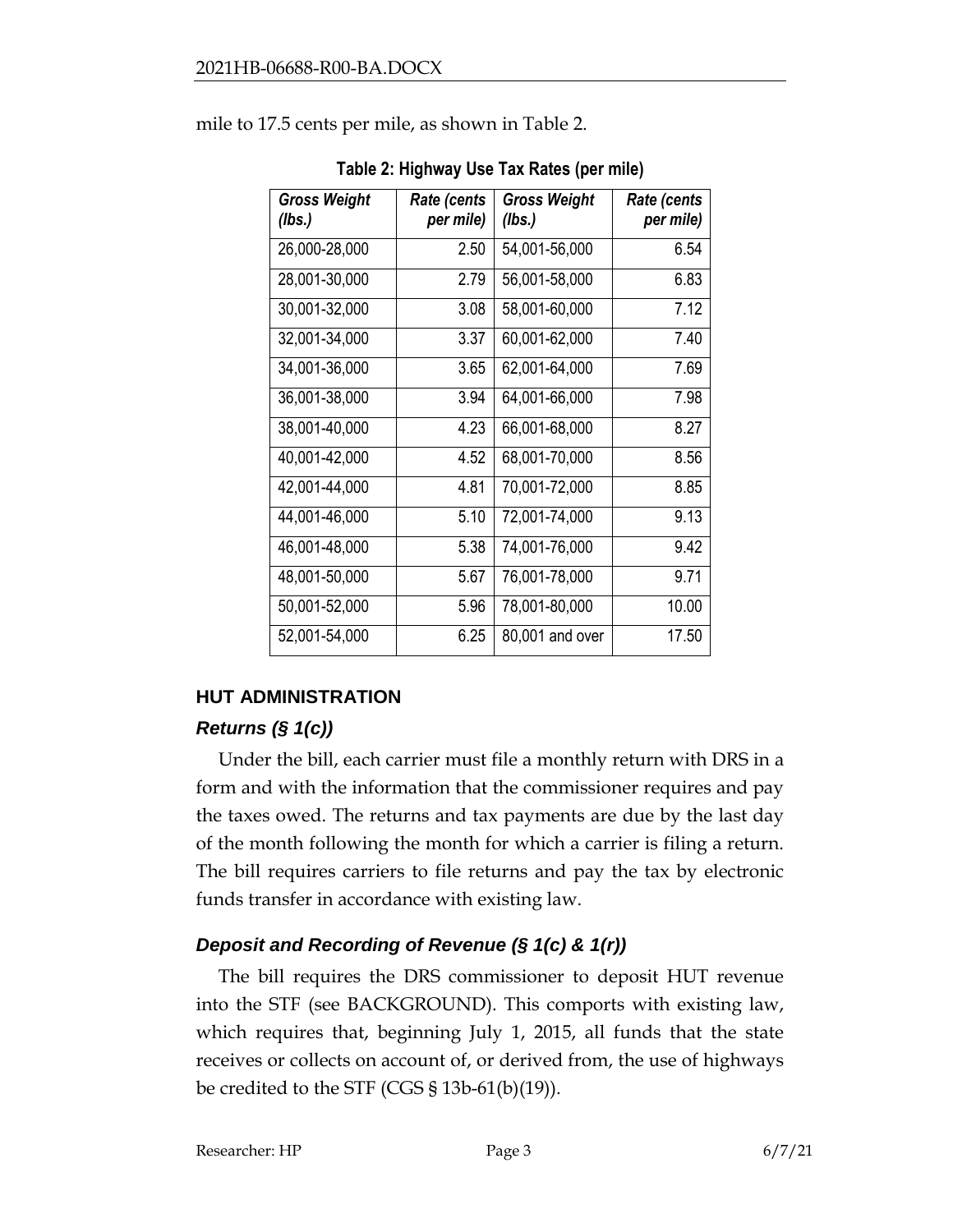At the close of each fiscal year, beginning with FY 23, the bill authorizes the state comptroller to record as revenue for the fiscal year the amount DRS received from the HUT no later than five business days after the end of July following the end of the fiscal year.

### *HUT Permits (§ 1(d) & 1(e))*

*Application and Issuance.* The bill requires each carrier to apply to DRS for a HUT permit in the manner and with the information he prescribes. It prohibits carriers from operating, or causing to be operated, any eligible motor vehicle in the state without a HUT permit on or after January 1, 2023.

DRS must grant and issue a permit to a carrier upon receiving its fully completed application. The permit is (1) valid only for the carrier to which it is issued and the eligible motor vehicles the carrier operates or causes to be operated and (2) not assignable (i.e., it cannot be transferred to another carrier). Carriers must keep a copy of the permit in each eligible motor vehicle they operate or cause to be operated.

*Suspension, Revocation, and Cancellation.* Under the bill, DRS must order a hearing if a carrier (1) fails to comply with any HUT provision or (2) files a return for four successive months indicating that none of the eligible motor vehicles that the carrier operated or caused to be operated used roads in the state. During the hearing, the carrier must show cause as to why its permit should not be (1) suspended or revoked for failing to comply with any HUT provision or (2) cancelled for filing returns showing no road use in Connecticut.

The commissioner must give written notice of the hearing's date, time, and location, personally or via registered or certified mail, at least (1) 10 days before a hearing for failure to comply with any HUT provision and (2) 30 days before a hearing for returns indicating no road use in the state. If the commissioner revokes or suspends a permit after a hearing, he must not restore it or issue a new permit to the carrier until he is satisfied that it will comply with the HUT. If he cancels a permit, he must not issue a new one until he is satisfied that the carrier will use roads in the state.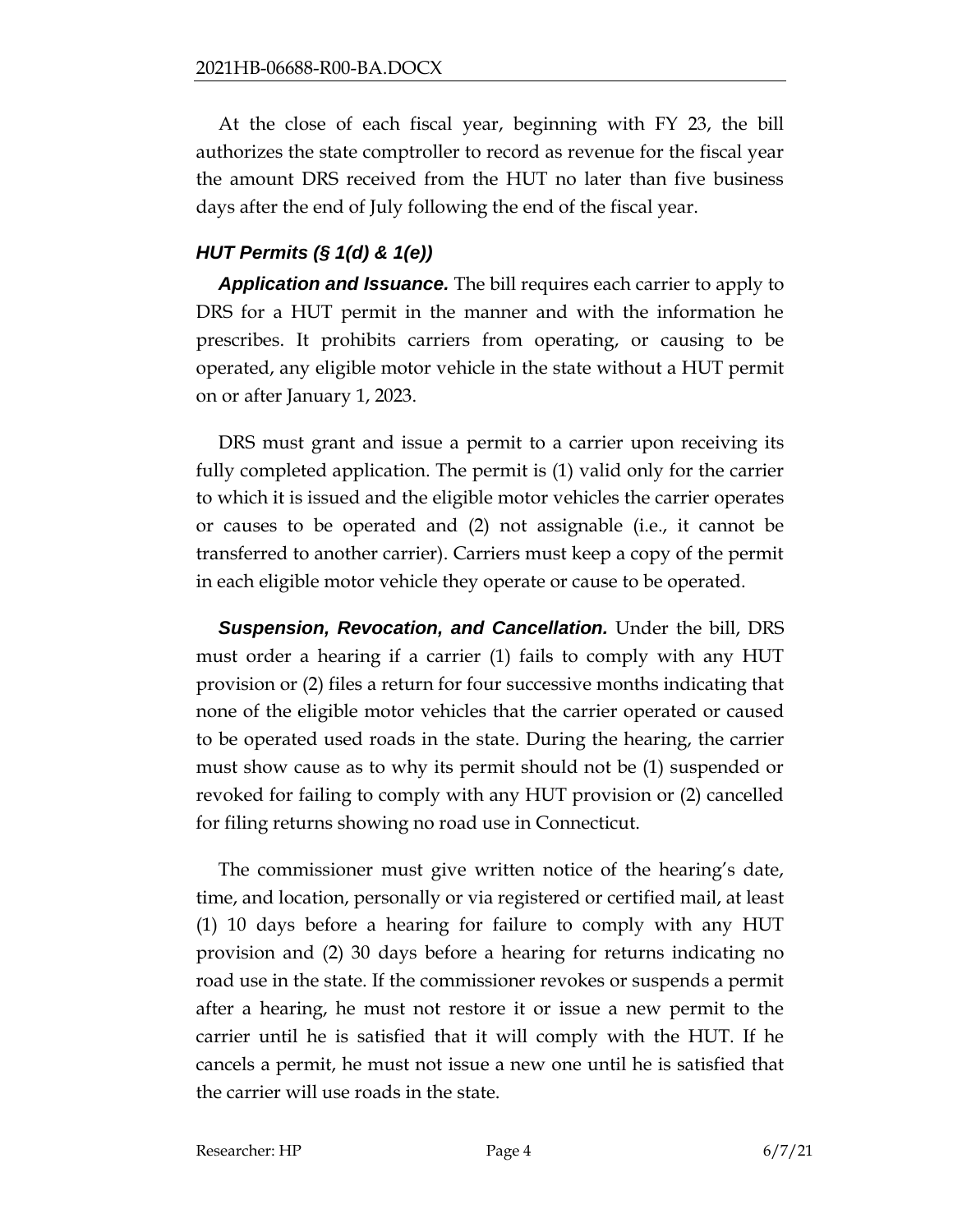### *Tax Collection and Enforcement (§ 1(f)-1(n) & 1(p))*

The bill applies various collection, enforcement, and appeals process provisions to the HUT that apply to other taxes under existing law. They include the following:

- 1. The DRS commissioner may (a) impose a deficiency assessment and penalty; (b) impose record retention requirements on taxpayers and examine all of their records; (c) administer oaths, subpoena witnesses, and receive testimony; and (d) collect the tax and any penalties using the same methods for collecting unpaid admissions and dues taxes (i.e., tax warrants, liens against real property, and foreclosure against that property).
- 2. Carriers may (a) request a hearing from the commissioner on the amount of fees or related penalties they must pay and appeal the hearing decision to Superior Court if aggrieved and (b) apply for a refund if they believe they overpaid the HUT.

Table 3 lists the penalties in existing law that the bill applies to the HUT. Additionally, any person that knowingly violates a HUT-related provision for which a penalty is not provided must be fined \$1,000.

| <b>Action</b>                                  | <b>Penalty</b>                                                                                                                 |
|------------------------------------------------|--------------------------------------------------------------------------------------------------------------------------------|
| Deficiency assessment                          | Amount of deficiency plus 1% monthly interest                                                                                  |
|                                                | 10% of deficiency amount or \$50, whichever is greater, if<br>the deficiency was due to negligence or intentional<br>disregard |
|                                                | 25% of the deficiency amount if the deficiency was due to<br>fraud or an attempt to evade                                      |
| Return made by DRS                             | 10% of the tax due or \$50, whichever is greater, plus 1%                                                                      |
| commissioner when no return<br>has been filed  | monthly interest                                                                                                               |
| Willful failure to pay tax, file               | Up to one year of imprisonment, fine of up to \$1,000, or                                                                      |
| return, keep records, or supply<br>information | both, in addition to any other penalty provided by law                                                                         |
| Willful delivery or disclosure to              | Class D felony (i.e., up to five years' imprisonment, fine of                                                                  |

**Table 3: Penalties Applicable to the HUT**